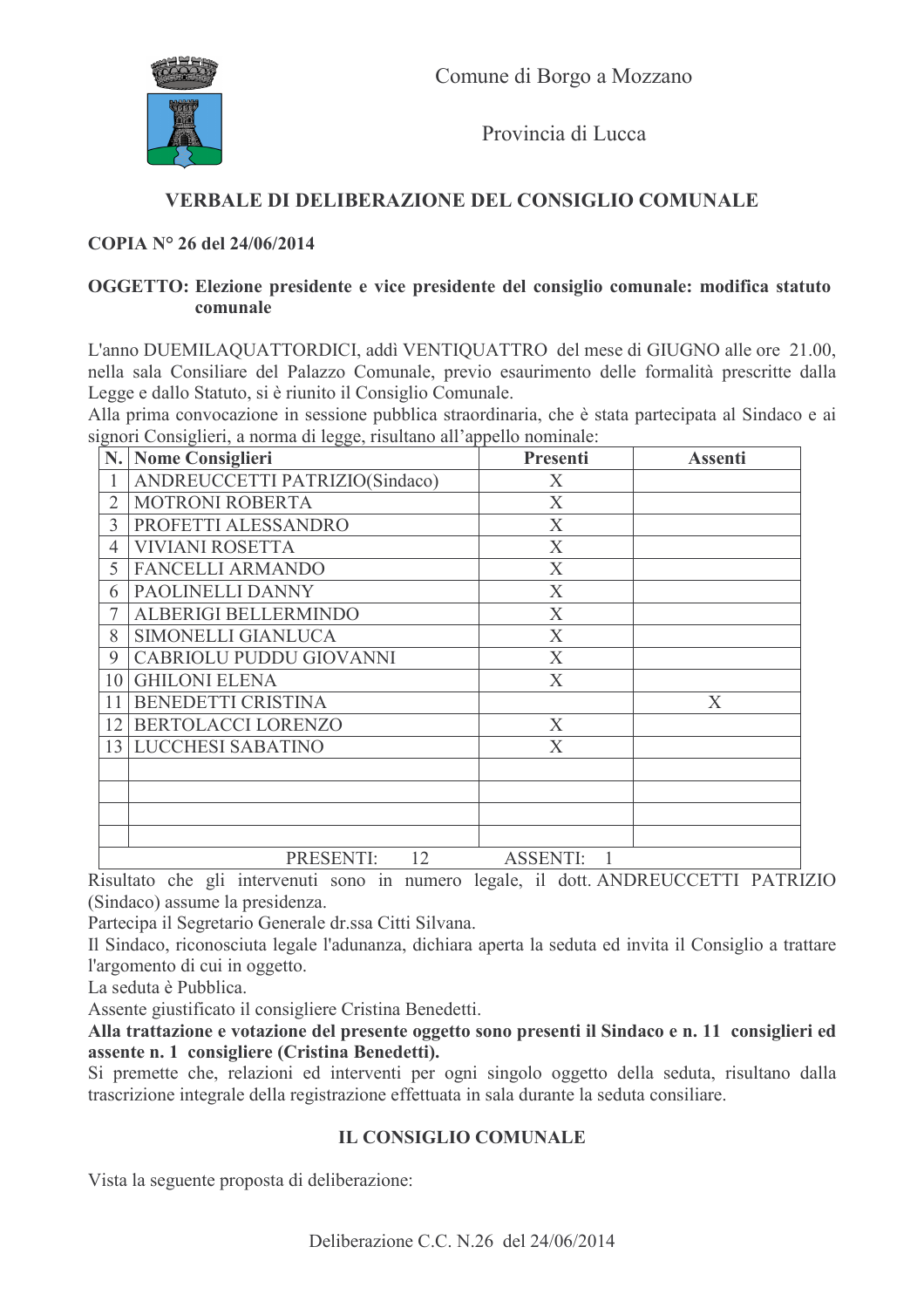

Provincia di Lucca

# IL CONSIGLIO COMUNALE

Visto il D.Lgs 267/2000, ed in particolare l'art. 39 "Presidenza dei consigli comunali e provinciali", comma 1, in base al quale: "I consigli provinciali e i consigli comunali dei comuni con popolazione superiore a 15.000 abitanti sono presieduti da un presidente eletto tra i consiglieri nella prima seduta del consiglio. Al presidente del consiglio sono attribuiti, tra gli altri, i poteri di convocazione e direzione dei lavori e delle attività del consiglio. Quando lo statuto non dispone diversamente, le funzioni vicarie di presidente del consiglio sono esercitate dal consigliere anziano individuato secondo le modalità di cui all'articolo 40. Nei comuni con popolazione sino a 15.000 abitanti lo statuto può prevedere la figura del presidente del consiglio".

Visto il vigente Statuto Comunale approvato con Deliberazione di CC n. 54 del 26.11.2001 e s.m.i. ed in particolare:

l'art. 9, il quale, al primo comma prevede che il Consiglio Comunale sia presieduto da Consigliere appositamente eletto

l'art. 11 "Il presidente del consiglio comunale" il quale disciplina l'elezione del presidente del consiglio;

Ritenuta l'opportunità di attribuire al consiglio comunale neo eletto la facoltà, da esercitare nella seduta di insediamento, di istituire la figura del presidente e vice presidente del consiglio comunale anche in correlazione agli intenti programmatici e all'attuazione di un processo di razionalizzazione e snellimento dell'assetto politico-istituzionale finalizzato al contenimento della spesa;

### **DELIBERA**

1) di apportare al vigente statuto comunale, per quanto esposto nelle premesse, le seguenti modifiche:

a) all'art.  $9$ :

- al comma1, secondo capoverso, le parole "Il consiglio comunale è presieduto dal consigliere appositamente eletto" sono soppresse
- b) all'art.  $10$ :

il comma 4 viene sostituito dal seguente:

"4. Il consiglio comunale nella seduta di insediamento, dopo la convalida degli eletti, delibera a maggioranza dei 2/3 dei consiglieri assegnati in merito all'istituzione della figura del presidente e del vice presidente del consiglio comunale".

Dopo il comma 4 viene aggiunto il seguente comma:

"5. Qualora il consiglio comunale non si avvalga della facoltà di istituire il presidente ed il vice presidente del consiglio, le attribuzioni, i ruoli, le funzioni previste dal presente statuto per il presidente ed il vice presidente del consiglio comunale, si intendono riferito alle figure del sindaco e del vice sindaco"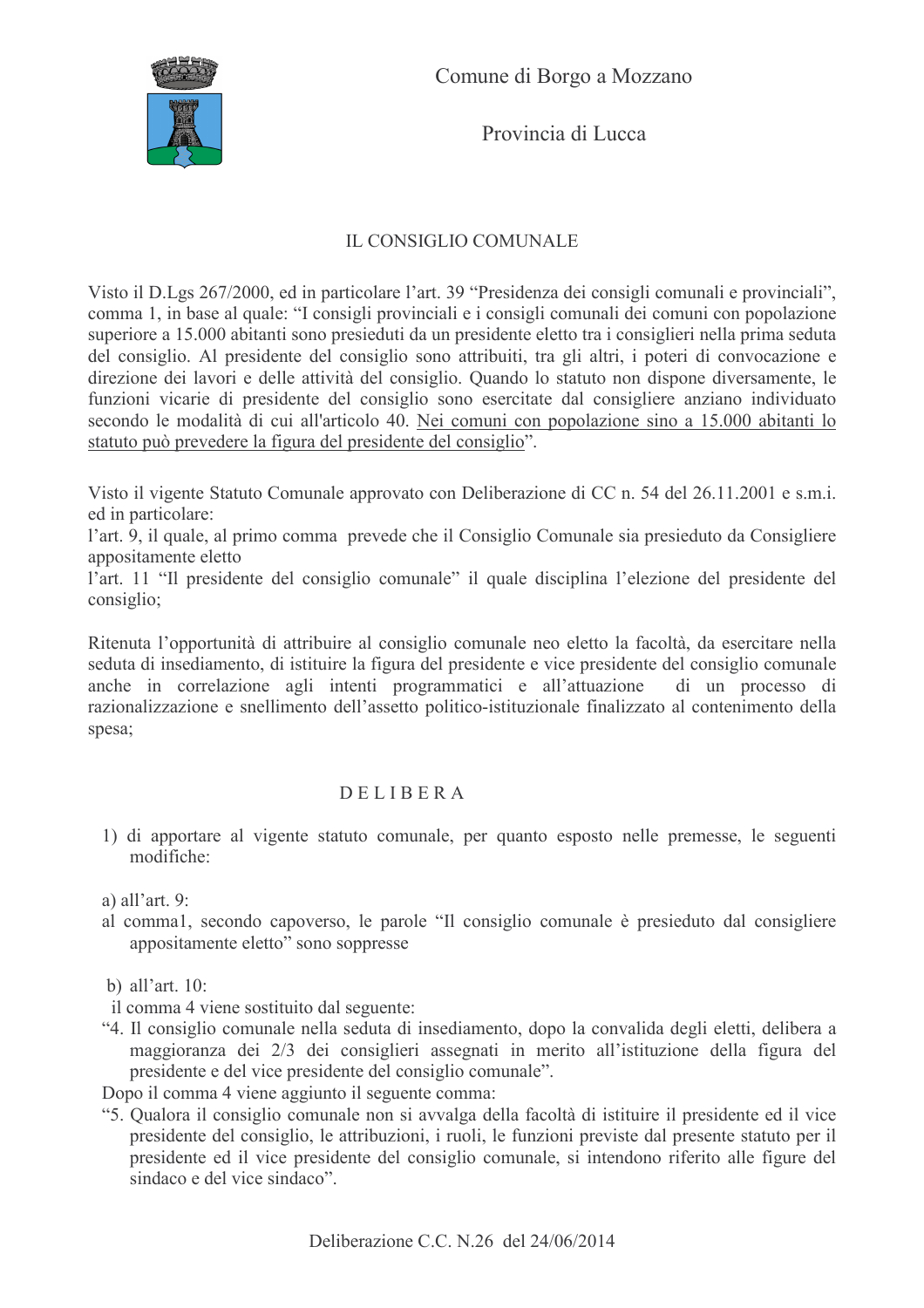

Provincia di Lucca

c) all'art.  $11$ :

al comma 1, dopo le parole "Il Presidente" vengono inserite le seguenti: "ove istituito";

al comma 4 dopo le parole "Il Presidente" vengono inserite le seguenti: "ove istituito"; al comma 5, dopo le parole "Vice Presidente" vengono inserite le seguenti: "se istituiti"; al comma 6, dopo le parole "Vice Presidente" vengono inserite le seguenti: "se istituiti",

al comma 7, dopo le parole "Vice Presidente" vengono inserite le seguenti: "se istituiti".

2) in sede di prima applicazione delle modifiche allo statuto disposte con il presente atto, nelle more dell'entrata in vigore delle modifiche stesse, la determinazione del consiglio comunale in ordine all'istituzione del presidente e vicepresidente del consiglio comunale è assunta immediatamente dopo l'adozione del presente atto.

3) di approvare il testo dello statuto comunale, risultante dalle modifiche sopra dette, allegato sub lett. "A" al presente atto quale parte integrante e sostanziale.

4) di dare atto che le presenti modifiche statutarie saranno approvate e pubblicate conformemente alla procedura dettata dall'art. 6, commi 4 e 5, del D.Lgs. 267/2000.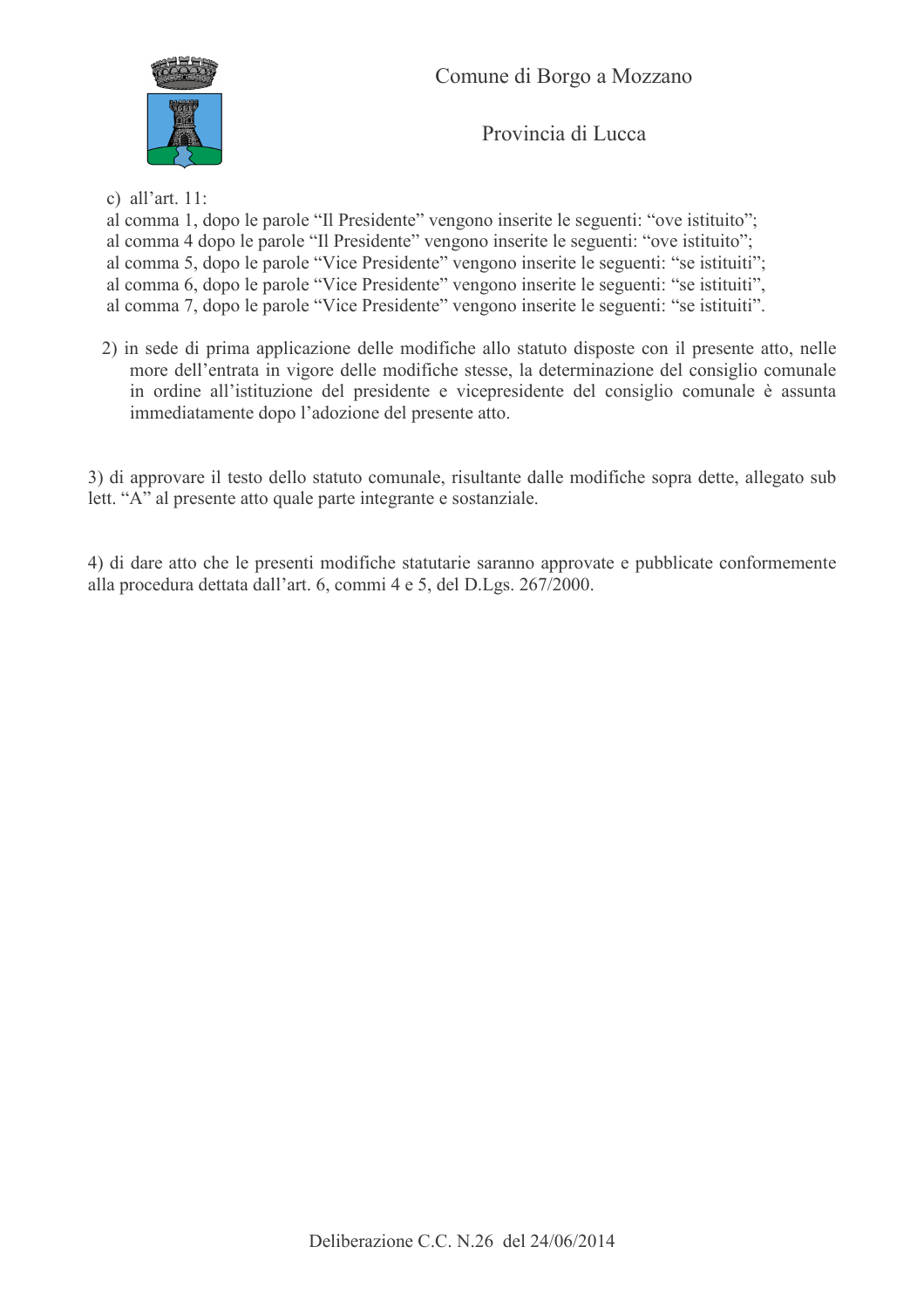

Comune di Borgo a Mozzano

Provincia di Lucca

Visto l'allegato parere favorevole in ordine alla regolarità tecnica espresso dal Responsabile del Servizio n. 1 Servizio amministrativo dott. Stefania De Amicis ai sensi dell' art. 49 del D.Lgs. n.  $267/2000$ :

Considerato che il presente atto non necessita di parere in ordine alla regolarità contabile in quanto non comporta impegno di spesa o diminuzione di entrata ai sensi dell'art. 49 del D.Lgs. n.  $267/2000$ ;

Con voti 9 favorevoli, 3 contrari (Ghiloni, Bertolacci, Lucchesi) e 0 astenuti espressi per alzata di mano dai n. 11 consiglieri più il Sindaco, presenti, e n. 12 votanti in seduta pubblica

#### **DELIBERA**

di approvare la sopra riportata proposta di deliberazione.

Successivamente il Consiglio Comunale

Con voti 9 favorevoli, 3 contrari (Ghiloni, Bertolacci, Lucchesi) e 0 astenuti espressi per alzata di mano dai n. 11 consiglieri più il Sindaco, presenti, e n. 12 votanti in seduta pubblica

### **DELIBERA**

di dichiarare il presente atto immediatamente eseguibile ai sensi art. 134, comma 4 del D.Lgs. n. 267/2000:

Letto, confermato e sottoscritto

**IL SINDACO** 

**IL SEGRETARIO GENERALE** 

Patrizio Andreuccetti

Silvana Citti